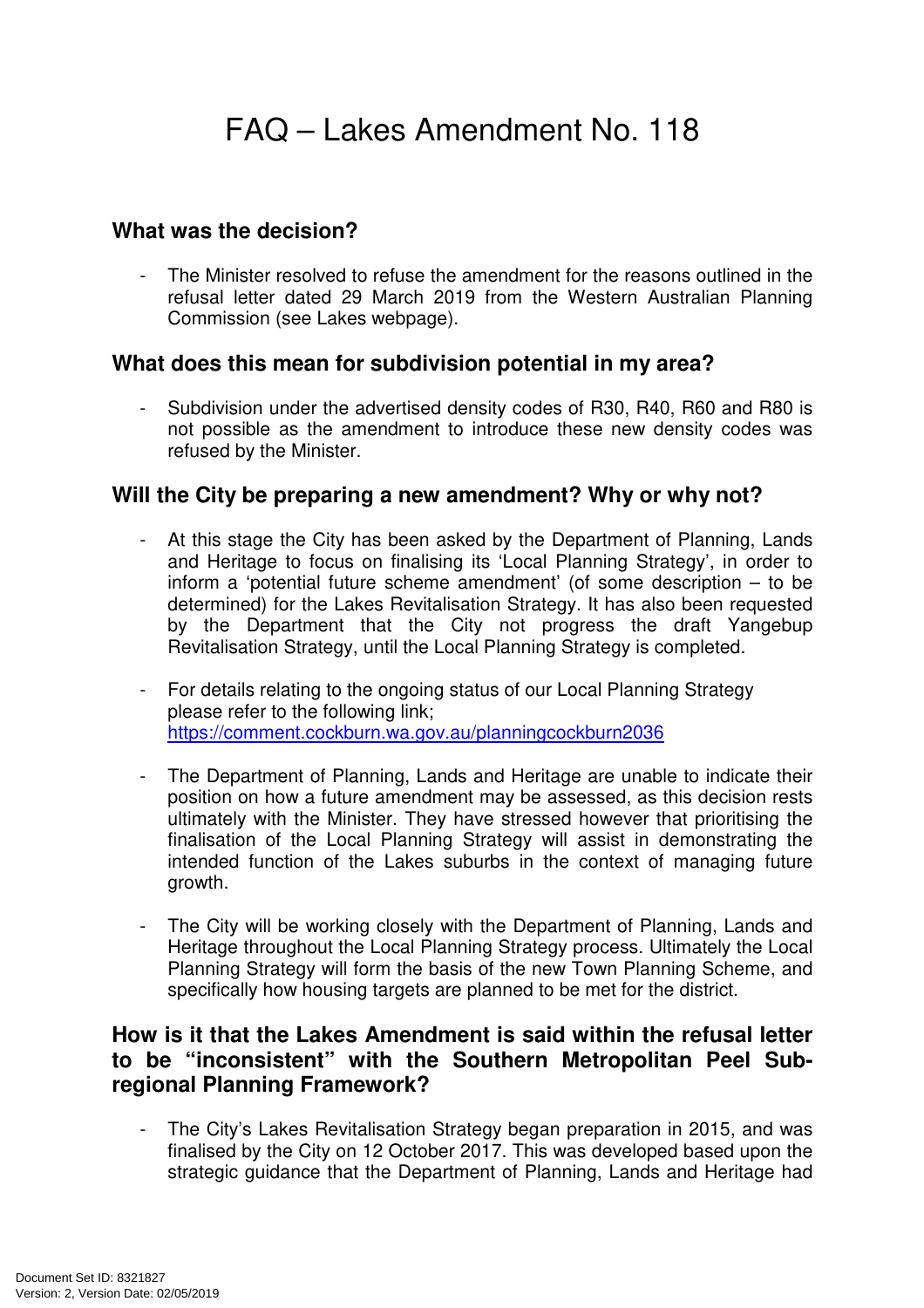provided in terms of achieving greater proportions of new residential growth within established areas of the Perth region. Strategically this was to be prioritised by all local governments, in order to take full advantage of the proximity to infrastructure, services, facilities and amenities that established areas enjoyed. The Lakes Revitalisation Strategy, as with the preceding three strategies, was developed with a clear objective of responding to what the State Government had set as its growth strategy for the future of the Perth region.

The City's Lakes Revitalisation Strategy was finalised five months before the approval of Perth and Peel @ 3.5 Million/ Sub-Regional Planning Strategy, which provided a different strategic approach through focussing development on the creation of new so called 'Station Precincts,' delivered through METRONET. The first stage of METRONET links Cockburn Central/South Lake to Thornlie, and thus the City felt that the Lakes suburbs would reflect the strategic aspiration of a revitalised 'Station Precinct.'

As 'Perth and Peel' came out after the proposed scheme amendment, the City was not able to anticipate the State Government's METRONET precinct focus on increased density. While the City's Lakes Revitalisation Strategy is considered to align with a METRONET focus for density, the Department of Planning, Lands and Heritage is seeking the City to provide a broader strategic framework for the whole of Cockburn, before determining a position on any proposed scheme amendment(s) for example the Lakes suburbs. This is essentially a key reason that has been expressed for not supporting scheme amendment 118.

# **Why is the Lakes Amendment not supported by a WAPC endorsed Local Planning Strategy?**

- The City's Local Planning Strategy ('LPS') refers to the suite of documents adopted by Council, which among other things, promotes infill in key strategic areas. The City's 2018 Local Housing Strategy, which sits under the LPS, specifically identifies all revitalisation strategies past and present as areas where infill is strategically appropriate and warranted. This includes the current and future planned Lakes, Yangebup and Spearwood-Munster Revitalisation strategy areas. Whilst the Local Housing Strategy was provided to the Commission it is a lower order strategy and as such the Commission acknowledged it but did not formally endorse it.

The City is currently mid-way through the review of its Local Planning Strategy and understands that the Department of Planning, Lands and Heritage wants to see that process completed prior to considering any further residential revitalisation strategies and associated scheme amendments.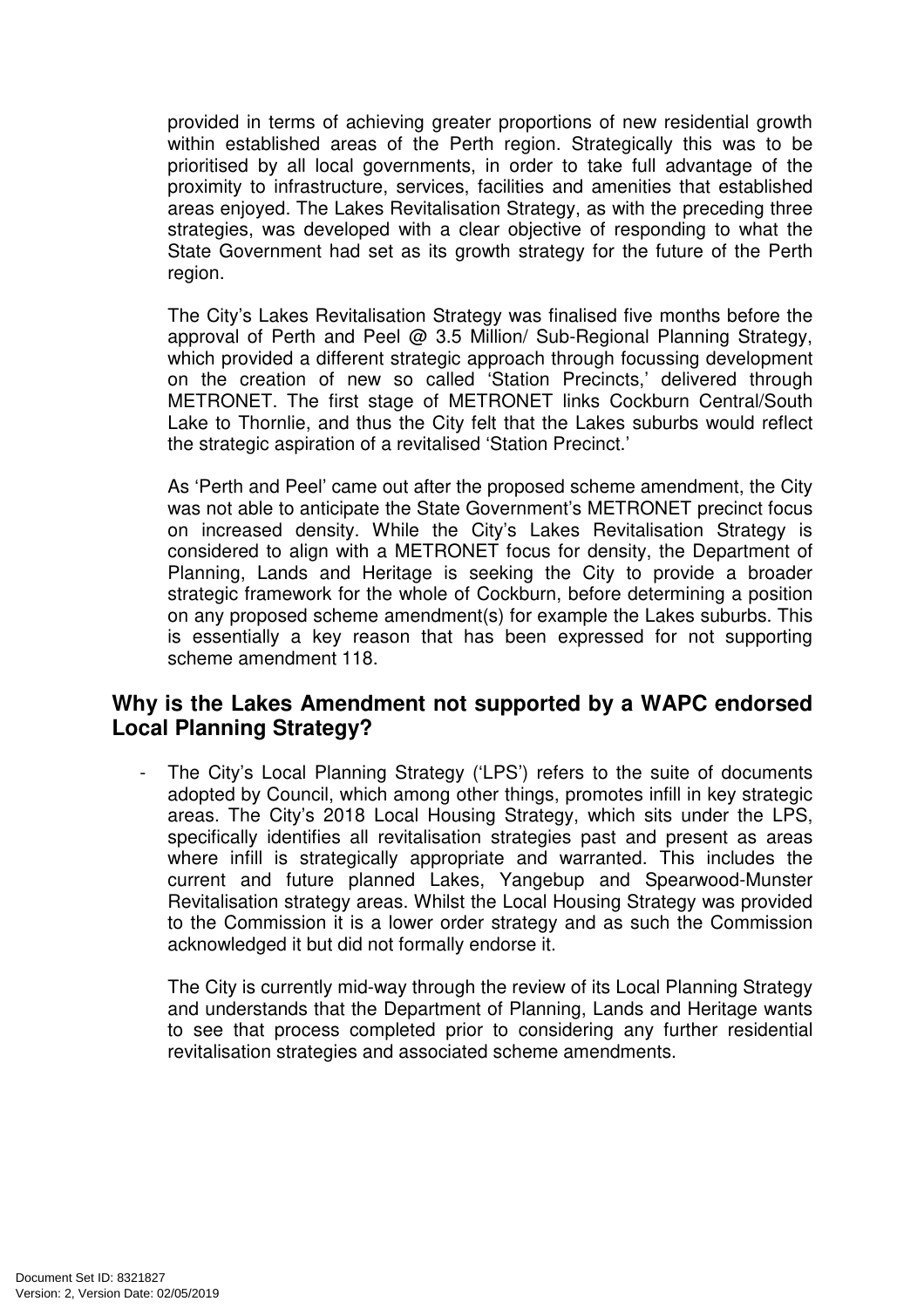# **Why was the amendment inconsistent with State Planning Policy No 5.4 – Road and Rail noise methodology?**

The Department of Planning, Lands and Heritage did not consider that the City's attempt to address railway noise via a Special Control Area was suitable in the context of higher residential densities. The City proposed that any plans for residential infill would stipulate soundproofing treatments to mitigate noise from the railway. In addition the City's acoustic report, which informed the proposal, indicated a positive screening effect of residential from the first rows of housing through increased density. The City felt that assisting landowners in these areas to show how development could occur and better manage noise and vibration impacts, would benefit the broader community. Unfortunately this was not supported as part of the consideration of the amendment.

# **What did the City do towards seeking to secure an approval?**

- The City submitted Amendment No. 118 to the Department of Planning, Lands and Heritage in January 2018 recommending approval. This followed an extensive amount of community support, based upon the shared vision that underpinned revitalisation of the suburbs.
- In October 2018 the Department of Planning, Lands and Heritage indicated to the City there were "concerns" with Amendment No. 118.
- City staff subsequently met with the relevant officers from the Department in October 2018 to discuss the "concerns" and understood from that meeting there were issues that needed to be addressed in order for the Department to recommend approval. The City followed up with a 50+ page paper to the Department outlining our further planning justification that supported the approval of the amendment.
- Following the receipt of the paper from the City, the officers from the Department indicated their views had remained unchanged. This was interpreted to mean an unfavourable recommendation remained in respect of the amendment.
- The City's officers then met with the Director General of the Department of Planning, Lands and Heritage and the Chairman of the Western Australian Planning Commission and put forward the City's views on why Amendment No. 118 should be supported.
- The amendment was referred to the Statutory Planning Committee of the Western Australian Planning Commission for formal consideration. The Committee determined the application in December 2018 and as part of the Committee's consideration the Department asked the City to make a deputation to it. The City made a deputation to the Committee prior to their consideration of the amendment along with other key stakeholders including;